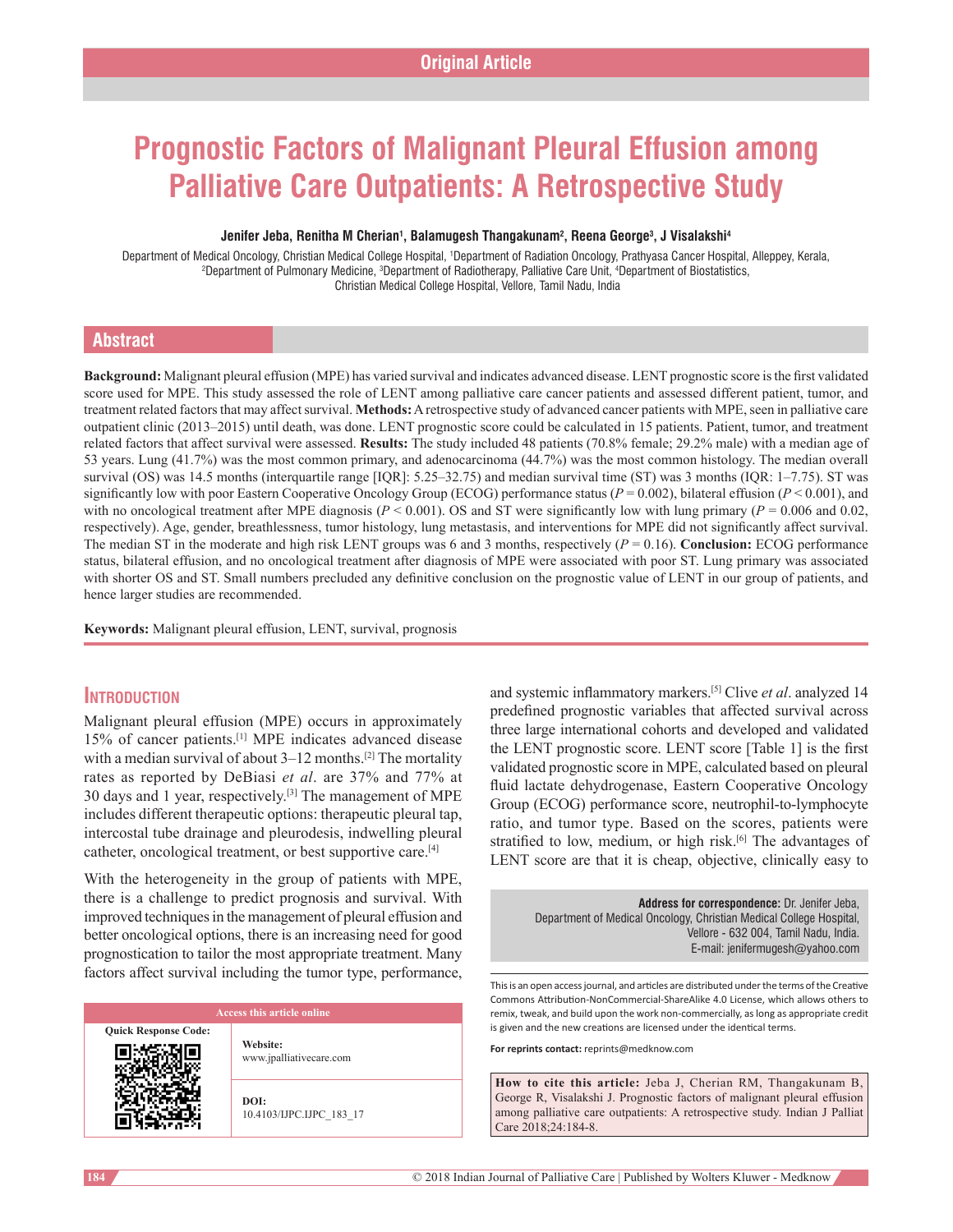| Table 1: LENT prognostic score    |                |
|-----------------------------------|----------------|
| <b>Variable</b>                   | <b>Score</b>   |
| LDH level in pleural fluid (IU/L) |                |
| < 1500                            | $\mathbf{0}$   |
| >1500                             | 1              |
| ECOG performance status           |                |
| $\theta$                          | $\Omega$       |
| 1                                 | 1              |
| $\overline{2}$                    | $\mathfrak{2}$ |
| 3, 4                              | 3              |
| NLR                               |                |
| < 9                               | $\theta$       |
| >9                                | 1              |
| Tumor type                        |                |
| Low-risk tumor types              |                |
| Mesothelioma                      | $\theta$       |
| Hematological malignancy          |                |
| Moderate-risk tumor types         |                |
| <b>Breast cancer</b>              | 1              |
| Gynecological cancer              |                |
| Renal cell carcinoma              |                |
| High-risk tumor types             |                |
| Lung cancer                       | $\overline{2}$ |
| Other tumor types                 |                |
| Low risk                          | $0 - 1$        |
| Moderate risk                     | $2 - 4$        |
| High risk                         | $5 - 7$        |

LDH: Lactate dehydrogenase, ECOG: Eastern Cooperative Oncology Group, NLR: Neutrophil-to-lymphocyte ratio

use, and has been reported to be more accurate than ECOG alone.[6] Good prognostic scoring systems can aid in therapeutic decision-making.

This study was designed to study the usefulness of LENT prognostic score among palliative care cancer patients with MPE. Other patient, tumor, and treatment related factors that may affect survival in this group of patients were also assessed.

# **METHODS**

This retrospective study included advanced cancer patients with MPE, seen in the palliative care outpatient clinic, during a period of 2 years from 2013 to 2015, until death. In 15 patients, necessary parameters were available and LENT score was calculated at the time of diagnosis of MPE. In the other 33 patients, LENT score was not calculated as one or more parameters needed for its calculation were not available. Overall survival (OS – time from diagnosis of cancer to death) and survival time (ST – time from diagnosis of MPE to death) were calculated.

# **Statistical analysis**

Categorical variables were presented using frequencies with percentages. Continuous variables were summarized using mean with standard deviation or median with interquartile range (IQR) depending on the distribution which was assessed using quantile‑quantile plot. The comparison of survival curves was done using log-rank test.

Statistical analysis was done using SPSS Inc. Released 2007. SPSS for Windows, Version 16.0. Chicago, SPSS Inc and *P* < 0.05 was considered statistically significant.

# **Results**

The study included 48 patients (70.8% female; 29.2% male) with a median age of 53 years (mean: 56.25; range: 33– 86 years). Table 2 summarizes the demographic and clinical characteristics of the study population. MPE was unilateral in 76.7% [Table 3]. The most common primary was lung (41.7%), followed by breast (27.1%). Adenocarcinoma (44.7%) was the most common histology. Breathlessness was the major symptom at diagnosis and at the last visit in 52.6% and 41.6%, respectively. Lung parenchymal metastasis was present in 39.6%. The mode of diagnosis of MPE was a confirmed malignancy with pleural effusion in 70.8% and a positive pleural fluid cytology in 27.1%. Of the 18 patients who had pleural fluid tested for cytology, positive results were obtained in 72.2% (13 patients). Two-third of the patients were ECOG performance status ≤2 and one‑third were ECOG performance status 3. There was only one patient in this group who was ECOG performance status 4 [Table 3]. Metastases at other sites were found in 81.3% of patients with MPE.

Among patients with MPE, 54.2% did not need any intervention for the pleural effusion [Table 2]. Among those who needed some intervention, 59.1% underwent intercostal chest tube drainage and pleurodesis. The agent most commonly used for pleurodesis was iodopovidone (84.6%) and 92.3% had successful pleurodesis. There were no major complications; infection was seen in 12.5%. The mean hospital stay of patients who had pleurodesis was  $6.54 \pm 6.7$  days. After an intervention for MPE, 37.4% of patients went on to have some oncological treatment with chemotherapy and hormonal or targeted therapy.

The median OS was 14.5 months (IQR: 5.25–32.75). The median ST from diagnosis of MPE to death (ST) was 3 months (IQR: 1–7.75). LENT prognostic score could be calculated in 15 patients (moderate risk  $-10$ , high risk  $-5$ ). The median ST in the moderate and high risk groups was 6 and 3 months, respectively, showing a nonsignificant trend of shorter survival in the high risk group ( $P = 0.16$ ). The percentage of patients alive at 3 months in the moderate and high risk group was  $80\%$  and  $60\%$ , respectively. At 6 months, 50% and 20% of patients were alive among the moderate and high risk groups, respectively.

Among the various factors studied, ST was significantly low with poor ECOG performance status  $(P = 0.002)$  [Figure 1], bilateral effusion (*P*< 0.001)[Figure 2], and with no oncological treatment after diagnosis of MPE  $(P < 0.001)$  [Figure 3]. The ST and OS [Figure 4] were significantly low with lung primary ( $P = 0.02$  and  $P = 0.006$ , respectively). The median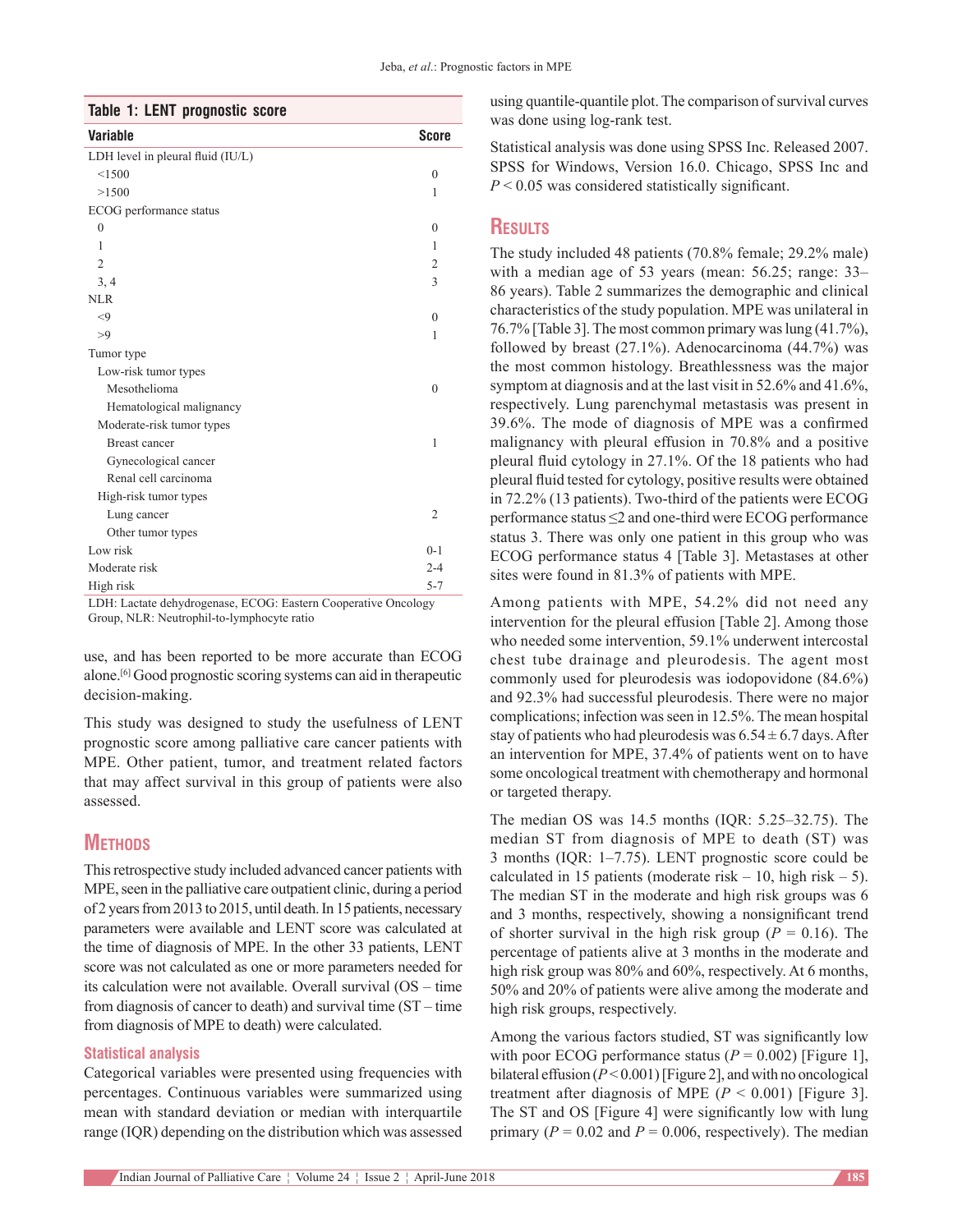| Table 2: Baseline demographics of the patients $(n=48)$                       |         |           |  |
|-------------------------------------------------------------------------------|---------|-----------|--|
| <b>Characteristics</b>                                                        | $n$ (%) | Ρ         |  |
| Gender                                                                        |         |           |  |
| Male                                                                          | 14(29)  | 0.14      |  |
| Female                                                                        | 34 (71) |           |  |
| Primary malignancy                                                            |         |           |  |
| Lung                                                                          | 20(42)  | 0.02      |  |
| <b>Breast</b>                                                                 | 13(27)  |           |  |
| Genitourinary/others                                                          | 5(10)   |           |  |
| Gastrointestinal                                                              | 5(10)   |           |  |
| Gynecological                                                                 | 4(9)    |           |  |
| Head and neck                                                                 | 1(2)    |           |  |
| Histology                                                                     |         |           |  |
| Adenocarcinoma                                                                | 21(45)  | 0.07      |  |
| Squamous                                                                      | 5(11)   |           |  |
| Others                                                                        | 21(44)  |           |  |
| Mode of diagnosis                                                             |         |           |  |
| Confirmed malignancy with pleural effusion                                    | 34(71)  | <b>NA</b> |  |
| Pleural cytology/biopsy                                                       | 13(27)  |           |  |
| Radiological evidence with no HPE                                             | 1(2)    |           |  |
| Pleural fluid cytology                                                        |         |           |  |
| Not done                                                                      | 30(63)  | <b>NA</b> |  |
| Positive                                                                      | 13(27)  |           |  |
| Negative                                                                      | 5(10)   |           |  |
| Interventions for pleural effusion                                            |         |           |  |
| Yes                                                                           | 22(46)  | 0.58      |  |
| N <sub>0</sub><br><b>SEARCH STATE STATE</b><br>and a state of the<br>$\cdots$ | 26 (54) |           |  |

NA: Not available, HPE: Histopathological examination

| Table 3: Survival time among patients in different groups     |          |                                                |         |  |
|---------------------------------------------------------------|----------|------------------------------------------------|---------|--|
| <b>Variable</b>                                               | $n$ (%)  | <b>Median survival</b><br>time in months (IQR) | P       |  |
| ECOG performance status*                                      |          |                                                |         |  |
| $\theta$                                                      | 1(2)     | 8                                              | 0.002   |  |
| $\mathbf{1}$                                                  | 14 (31)  | $4.5(2.75-20)$                                 |         |  |
| $\overline{2}$                                                | 15(34)   | $4(2-8)$                                       |         |  |
| 3                                                             | 14(31)   | $2(1-4)$                                       |         |  |
| $\overline{4}$                                                | 1(2)     | 1                                              |         |  |
| LENT score $(n=15)$                                           |          |                                                |         |  |
| Low risk                                                      | $\theta$ |                                                | 0.16    |  |
| Moderate risk                                                 | 10(67)   | $6(2.75-15.75)$                                |         |  |
| High risk                                                     | 5(33)    | $3(1.5-5.5)$                                   |         |  |
| Unilateral/bilateral                                          |          |                                                |         |  |
| Unilateral                                                    | 37(77)   | $4(2-10)$                                      | < 0.001 |  |
| Bilateral                                                     | 11(23)   | $1(1-3)$                                       |         |  |
| *ECOG - missing data in 3. ECOG: Eastern Cooperative Oncology |          |                                                |         |  |

Group, IQR: Interquartile range

ST with IQR, in patients with different ECOG performance status, LENT score groups, and unilateral/bilateral effusion, is provided in Table 3. ST was not affected by other factors such as age ( $P = 0.934$ ), gender ( $P = 0.136$ ), presence of breathlessness ( $P = 0.886$ ), tumor histology ( $P = 0.07$ ), lung metastasis ( $P = 0.882$ ), and interventions for MPE (0.582). It is of interest to note that the last visit before death for most patients was to the outpatient department(60.4%) as compared







**Figure 2:** Kaplan–Meier survival curves for unilateral and bilateral pleural effusion





to the inpatient unit (29.2%) and to the accident and emergency department (10.4%).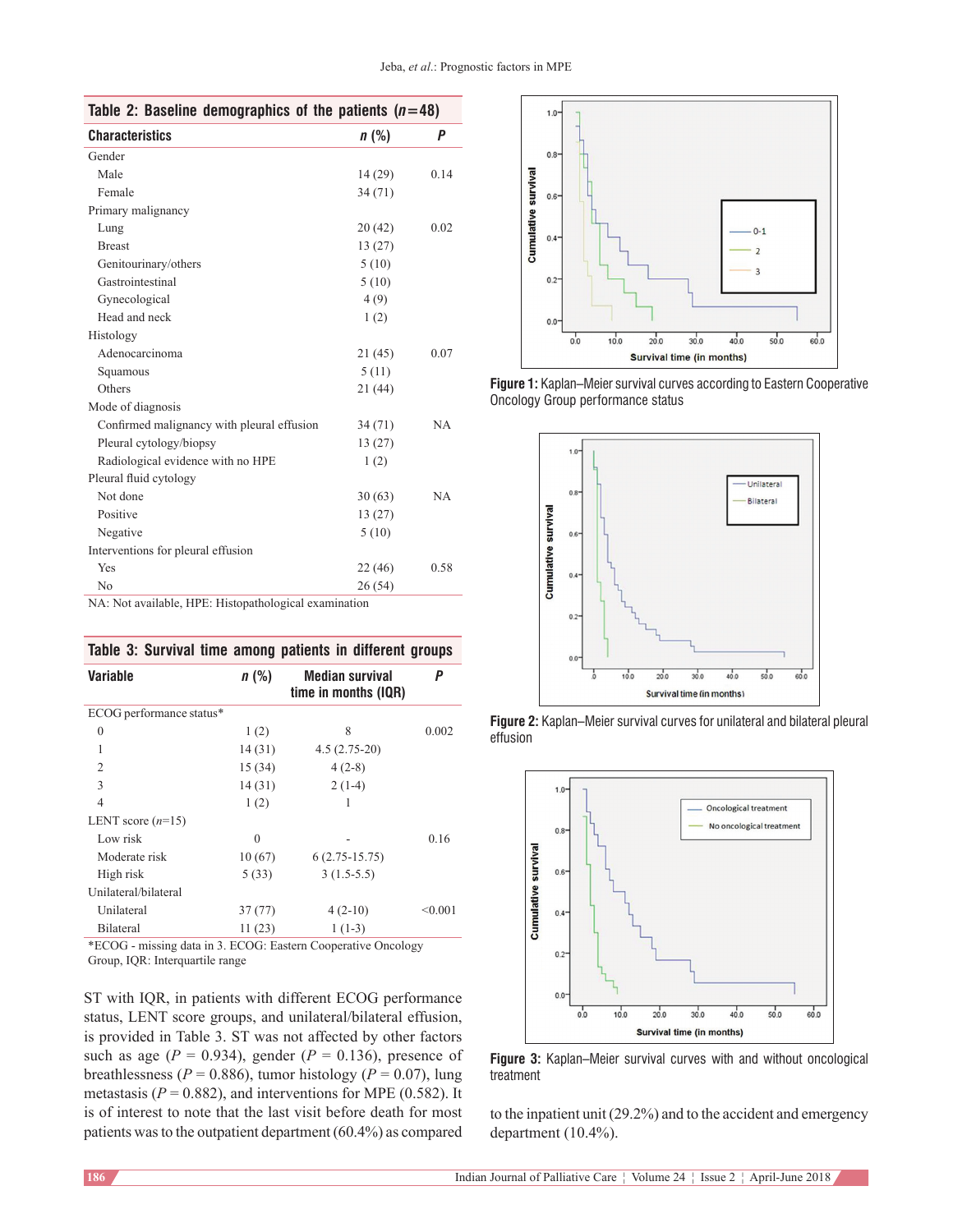

**Figure 4:** Kaplan–Meier survival curves according to diagnosis

# **Discussion**

MPE signifies advanced disease and is often associated with poor prognosis. The most common cancer in our group of patients with MPE was lung (41.7%), followed by breast (27.1%). This finding is similar to what is known that MPE occurs most commonly in lung, followed by breast.<sup>[7]</sup> Lung cancer is the most common cause of MPE in men and breast cancer in women.[8] MPE occurs in about 8%–38% of patients with lung cancer.[2,9,10]

In the LENT score validation study,[6] all patients had presented with symptomatic pleural effusion; however in our study, there was a good proportion (47%) of patients who did not have breathlessness at diagnosis of MPE. The yield from pleural fluid cytology in our study was 72.2%, much higher than what is reported by DeBiasi *et al*. as 60%. In their study, the 30‑day and 1‑year mortality rates in patients with malignant cytology positive versus negative effusions were not different.[3]

The agent most commonly used for pleurodesis in our study was iodopovidone (84.6%), with a high success rate of 92.3%. Asystematic review on iodopovidone for pleurodesis suggests it to be safe and effective in recurrent pleural effusions and pneumothoraces.[11] A recent Cochrane review suggests talc poudrage as the most effective pleurodesis method for MPE, but also states that there may not be randomized trials on many other agents and local availability; global experience needs to be considered in the choice of the sclerosant.<sup>[12]</sup>

The median survival for patients in the low, moderate, and high risk groups in the LENT validation study was 319, 130, and 44 days, respectively.<sup>[6]</sup> The survival rate of those in the moderate risk group was 81%, 59%, and 47% at 1, 3, and 6 months, respectively. The survival rate in the high risk group was  $65\%$ ,  $13\%$ , and  $3\%$  at 1, 3, and 6 months, were respectively.[6] LENT score was also significantly better than ECOG performance status at predicting survival at 1, 3, and 6 months.[6] Different factors have been studied that affect survival of patients with MPE. Multiple studies<sup>[13-16]</sup> have identified performance status as a significant factor that affects survival in MPE, as in our study. Patients with bilateral effusions had significantly low ST in our study. DeBiasi *et al*., in their analysis of a cohort of patients who underwent thoracocentesis, also reported higher mortality at 30 days in patients with bilateral MPE.[3] Patients who did not have oncological treatment after diagnosis of MPE had significantly low ST. This group of patients may have had also had poor ECOG status or failed previous oncological treatment.

Patients with lung cancer had the shortest ST, both in the LENT validation cohort  $(2.5 \text{ months})^{[6]}$  and in the present study (7 months). The better ST and survival rates in our study group as compared to the LENT validation study cohort could be because all patients in the LENT validation study cohort had symptomatic MPE and may have been seen later in the course of the illness. Anevlavis *et al*. report the survival with non‑small cell lung cancer and small cell lung cancer to be 9.5 and 6 months, respectively.[16] Presence of pleural effusion at initial presentation in lung cancer has been associated with shorter survival, in both non-small cell and small cell lung cancers.[17‑19] Among the different cancers, lymphoma is reported to have the best median survival (26 months), followed by breast and ovarian cancers (18 and 15 months, respectively).[16]

The limitations of our study include the small sample size and the retrospective design. LENT prognostic scoring was possible only in 31%. This group represents only those who were referred and followed up until death in palliative care outpatient clinic and does not represent the entire group of patients with MPE.

#### **Implications for clinical practice**

LENT prognostic score is a simple score that is possible in patients in whom pleural fluid analysis is available. Factors such as the severity of symptoms and access to care are other important factors to consider in choosing between pleurodesis and less invasive interventions, especially in high risk patients. LENT prognostic score can be used to guide decision-making in the treatment of MPE, especially in multidisciplinary meetings and in routine clinical care.[20] In appropriate high risk patients, pleurodesis should be considered, as majority of them lived for more than a month. In those with extremely poor prognosis, less invasive interventions such as therapeutic pleural aspiration or indwelling pleural catheter, to try and minimize discomfort, and hospital stay at end of life should be considered, where resources and expertise are available.[21]

#### **Implications for research**

There is a need for larger prospective studies to study the role of LENT prognostic score among palliative care patients in hospital, community, and hospice settings. The usefulness of LENT score should be translated to oncological decision-making, and risk-based treatment algorithm should be developed to aid the management of MPE.